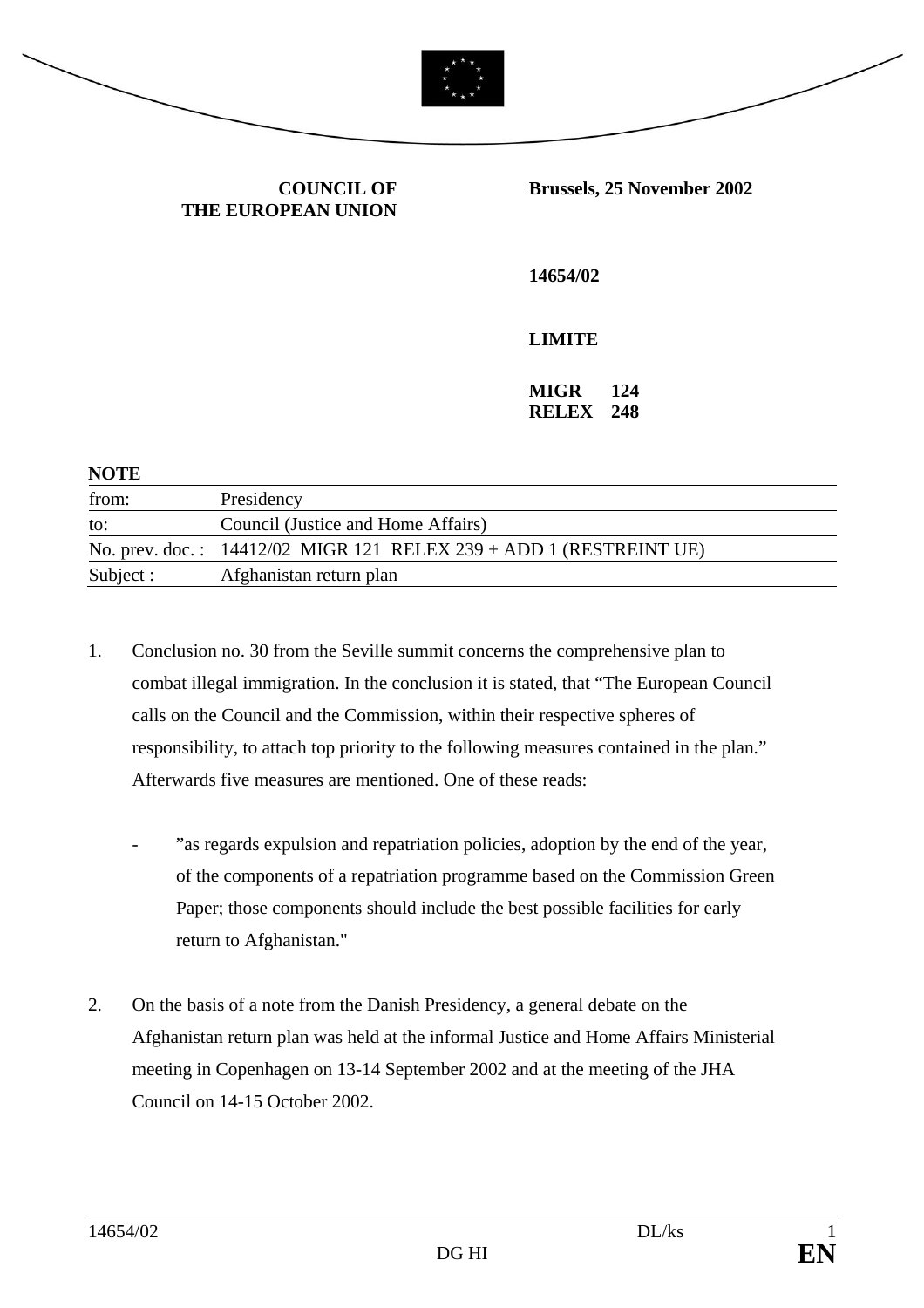- 3. The subject was also debated in the Strategic Committee on Immigration, Frontiers and Asylum (SCIFA) on 25-26 September 2002 and 5-6 November 2002.
- 4. On 21 November 2002, the **Permanent Representatives Committee** recorded a broad agreement on the text of the Afghanistan return plan, with a request from the Commission to modify the wording of point 32 relating to the funding of the plan.

 Point 32 has been revised by the Presidency following the Permanent Representatives Committee meeting.

5. **The Council** is invited to adopt the draft plan, which is attached to this note as an annex.

\_\_\_\_\_\_\_\_\_\_\_\_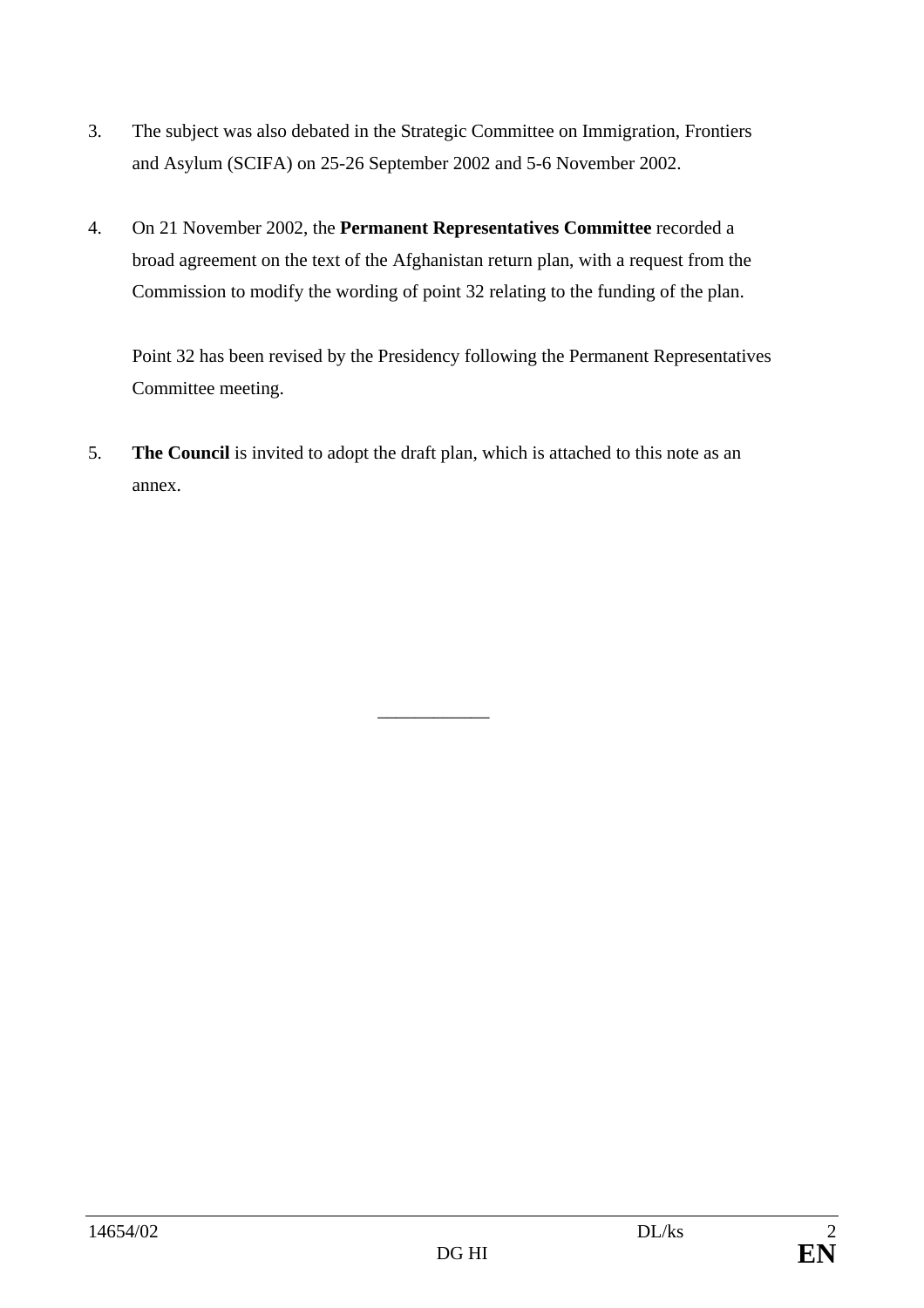#### **ANNEX**

### **DRAFT ON THE EU PLAN FOR RETURN TO AFGHANISTAN**

#### **I. Introduction**

- 1. Recalling the Seville summit conclusions which called for the adoption by the end of the year of the components of a repatriation programme based on the Commission Green Paper including the best possible facilities for early return to Afghanistan,
- 2. Taking into account the objectives laid down in conclusions by the General Affairs Council**[1](#page-2-0)** on 22 – 23 July 2002 on Afghanistan and in particular the implementation of the Bonn Agreement,
- 3. Noting that the draft plan for return to Afghanistan should be seen in the context of the creation of a general EU return programme which is also in progress,
- 4. Acknowledging the positive developments in Afghanistan over the last year including the formation of the Afghanistan Transitional Administration,
- 5. Considering that at the present time return to Afghanistan from the EU should be initiated, and that the status of Afghans who decide not to avail themselves of voluntary repatriation shall continue to be governed by relevant national legislation in full respect of the 1951 Convention Relating to the Status of Refugees and its 1967 Protocol,
- 6. Acknowledging the important active role that can be played by Member States individually as well as by the Community as a whole,

<span id="page-2-0"></span> $\overline{a}$ **1** Doc. 11041/1/02 REV 1 COASI 8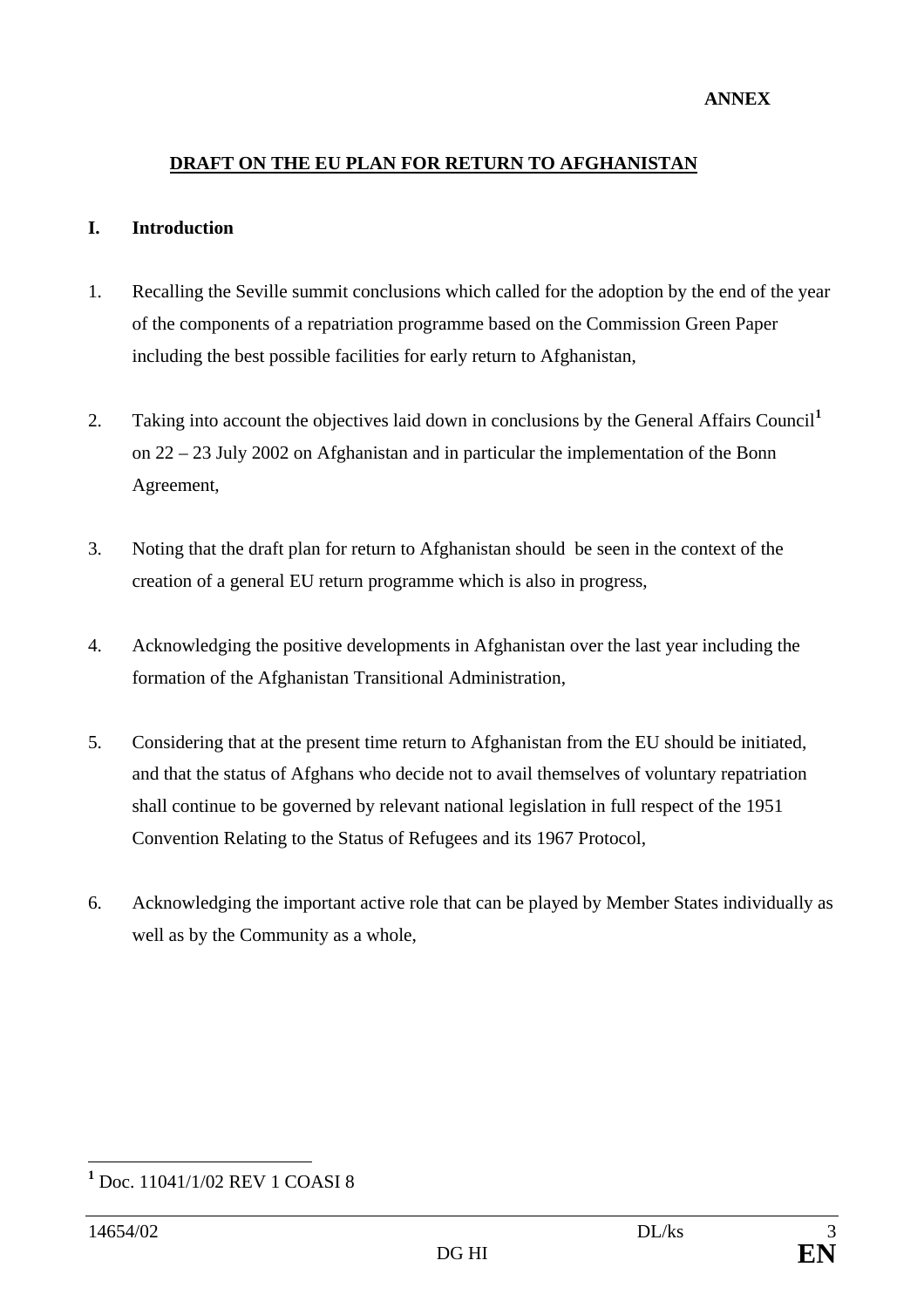- 7. Acknowledging the important role that return can play in terms of much needed human resources and capacity building in Afghanistan,
- 8. Expressing its willingness and interest to play an active assisting role therein,

The Council has adopted the following plan:

## **II. EU Return Plan to Afghanistan**

9. The main purpose of the plan is to follow up on the request from the Seville summit to create "the best possible facilities for early return to Afghanistan." The plan identifies where coordination at European level will have the greatest impact and where complementarity of Member State and Community actions can be sought. At the same time the plan will seek to retain a maximum amount of flexibility.

# **III. General provisions of the plan**

## **Scope and entry into force**

10. The scope of the EU Return Plan to Afghanistan is through practical cooperation between Member States and the Commission to provide for the best possible facilities for early return to Afghanistan without hindering other existing or future return initiatives. The plan will focus on pre-departure, travel related and post arrival measures. The plan will enter into force as soon as possible and no later than in the spring of 2003. The return plan shall be reviewed within one year of entry into force. It is acknowledged that there will be a continuous review of the situation on the ground, especially with regard to any major deterioration, through the below established co – ordination mechanisms.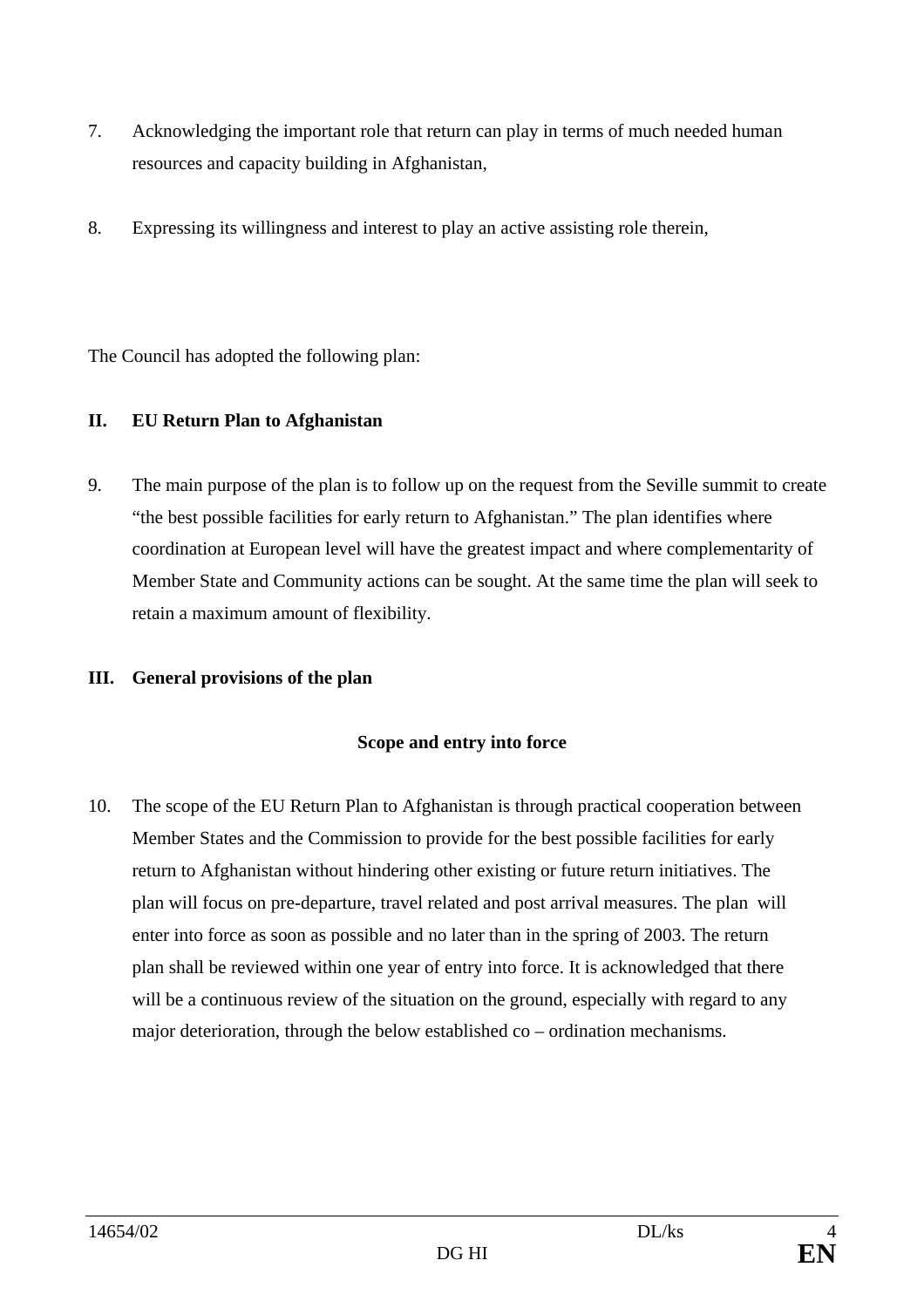### **Return model**

11. The return of Afghans shall first and foremost take place at their freely expressed wish based on their knowledge of the situation in intended places of return and any options for continued stay in the European Union. Afghans, who do not have protection needs or compelling humanitarian needs justifying prolongation of their stay in Member States, but who nevertheless, after the passage of reasonable time, continue to refuse to avail themselves of a voluntary return programme, may be subjected to forced return by those Member States wishing to do so.

### **Participants**

12. Participants are the Commission and Member States.

### **Target group**

13. Afghans residing legally in one of the participating Member States who wish to return to Afghanistan or who are illegally present or can no longer legally remain there (e.g. asylum seekers who have received an enforceable final rejection of their claim) taking into account point 11.

### **Partnership with relevant Afghan authorities**

14. The return plan should be based on a partnership with the relevant Afghan authorities. The Commission and the EU Presidency shall establish the relevant information exchange with these authorities, and the Council Special Representative in Afghanistan shall in cooperation with the head of the Commission representation in Afghanistan ensure acceptance of the plan by the Afghan authorities.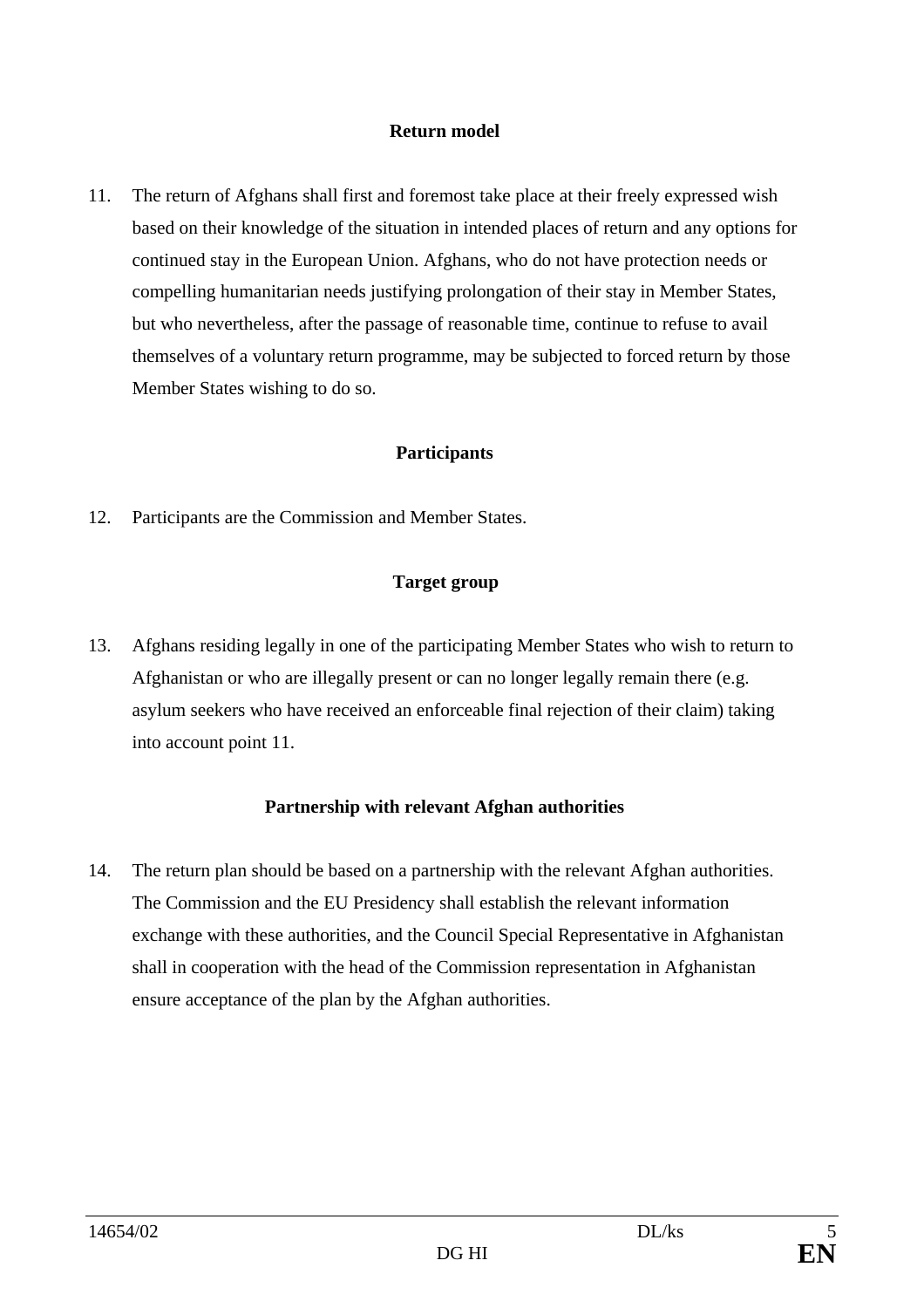## **Other involved parties**

15. It will be important also to liase with other relevant parties such as the UNAMA structure and especially UNHCR. IOM will also be an important party.

## **Responsibility sharing and implementation**

- 16. The plan is based on a sharing of responsibility between the Commission and Member States. The responsibility for implementing the plan rests mainly with Member States whereas the role of the Commission is of a more coordinative nature.
- 17. In order to facilitate the implementation of the return plan the Commission and participating Member States shall appoint national contact points in the competent authorities. These contact points shall inter alia be used for exchange of information and for arrangement of joint flights where appropriate.

# **Vulnerable groups**

18. In all phases of return to Afghanistan special attention shall be paid to ensure that vulnerable groups receive adequate assistance and care.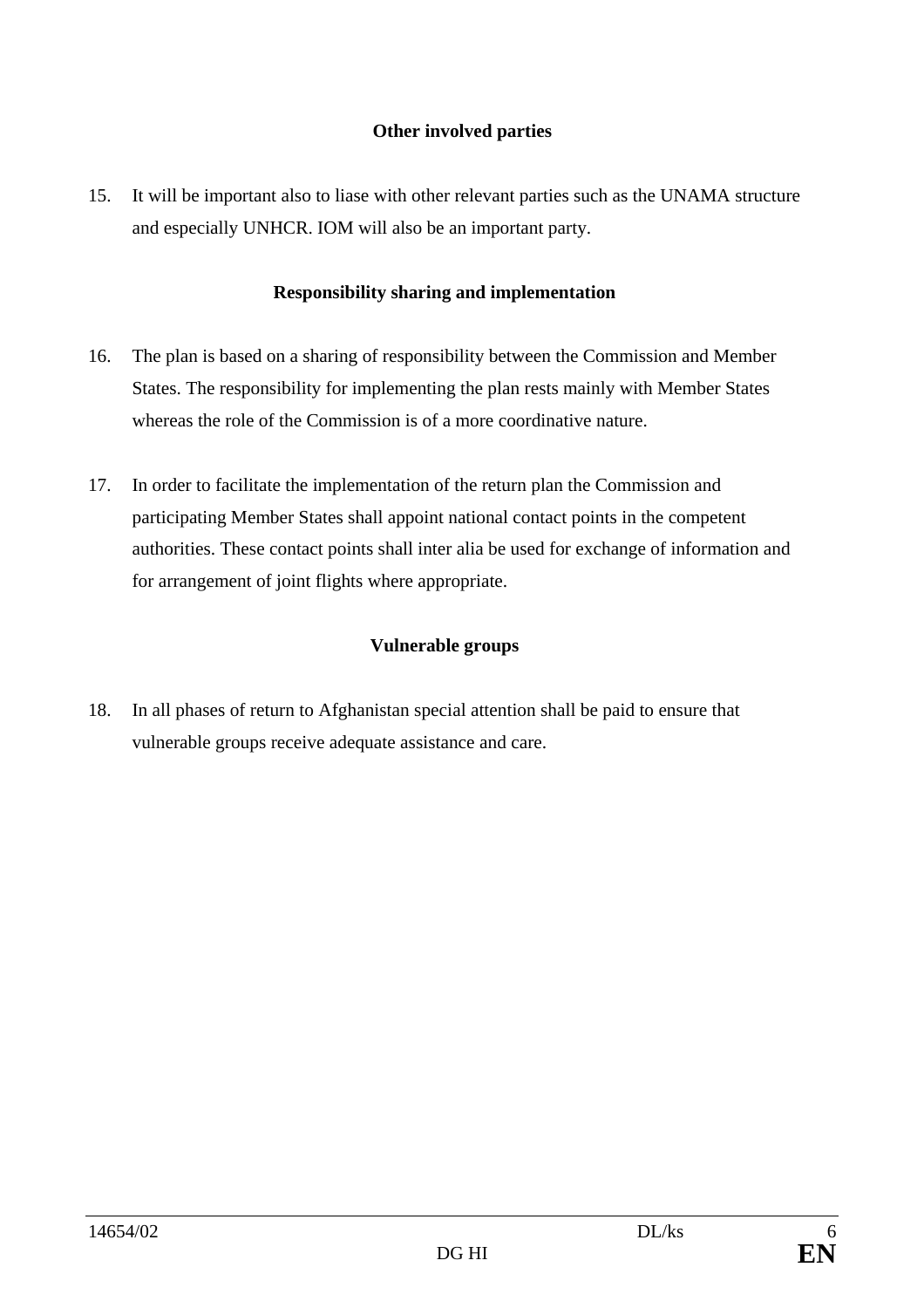## **Afghanistan Coordination Return Group**

- 19. In order to secure coordination of the return effort an Afghanistan Coordination Return Group (ACRG) with participating Member States as members and chaired by the European Commission shall be set up. The tasks of ACRG shall be to:
	- exchange information on national return arrangements, including return/reintegration packages,
	- prepare the entry into force of the return plan
	- secure a smooth implementation of the plan taking into account the reception facilities and the absorption capacity on the ground
	- develop pre-departure, travel related and post-arrival measures through determining the contents and coordination of the measures mentioned in points  $20 - 31$
	- advise on the spending of funds in connection with points 28 –31.

# **IV. Pre-departure measures**

## **Selection of returnees and pace of returns**

20. The identification of returnees and the pace of return shall take into consideration the best available information of the situation on the ground, the possibilities of matching returns with reconstruction efforts and the partnership between EU and the Transitional Government of Afghanistan. Consultation with relevant international organisations especially within the UNAMA structure will also be of vital importance.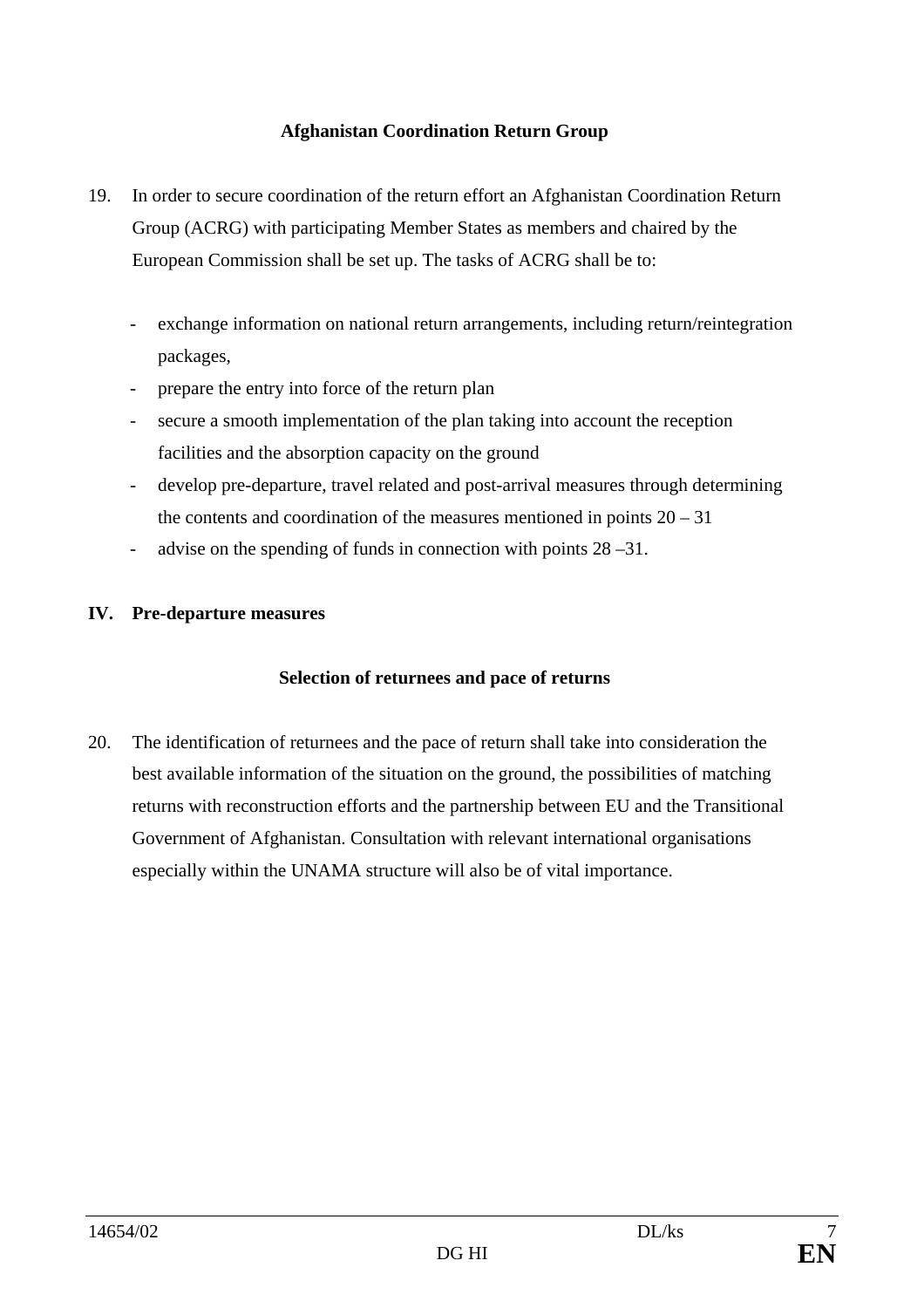### **Information for returnees**

21. Member States shall before departure from the sending state - in order to facilitate the best possible course of events and to allow for return to take place in safety and with dignity and in full knowledge of the facts - provide the returnees with objective and accurate information relevant to their repatriation and reintegration in Afghanistan including awareness counselling on mines and unexploded ordinance.

### **Travel documents**

22. Member States shall procure the necessary travel documents for returnees. Provided that the relevant Afghan authorities agree the EU Laissez-Passer may be used.

### **Repatriation/reintegration packages**

23. Member States shall – in accordance with national legislation – provide returnees with suitable return/reintegration packages.

### **V. Travel related measures**

### **Transportation costs**

24. Member States shall defray all reasonable costs in connection with the transport of returnees and their baggage to Afghanistan in accordance with national legislation.

### **Joint flights and transit arrangements**

25. Joint flights may be arranged by Member States. Coordination with relevant service providers to this end will be undertaken within the framework of the ACRG. The same applies for the arrangement – where relevant – of suitable transit facilities, including necessary permits and accommodation.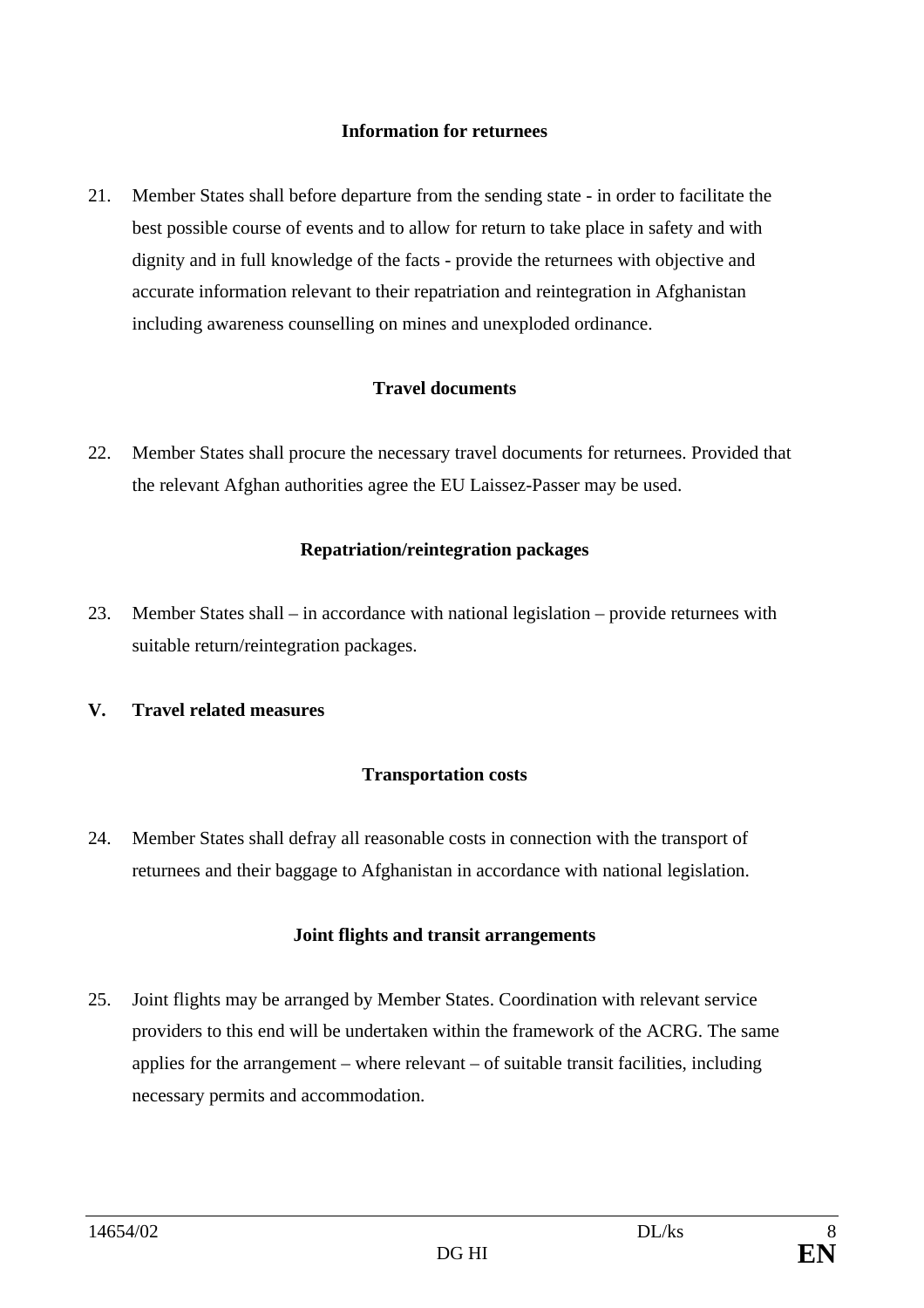26. Arrangement of joint flights may where appropriate be contracted to relevant international organisations.

## **VI. Post-arrival measures**

### **Coordination with relevant bodies**

27. The Commission shall together with Member States arrange for the necessary planning, coordination and information exchange in Afghanistan in relation to points 28 - 31 with the relevant Afghan authorities and with international organisations and NGOs engaged in protection and/or reconstruction.

### **Reception facilities**

28. In good time prior to the first returns the appropriate reception facilities for returnees in transit to their intended destinations shall be put in place in Kabul. The facilities shall include full board and lodging. Stays at reception facilities shall be as short as possible and generally not more than 3 days after arrival.

## **Information for returnees**

29. The appropriate up to date information shall be given to returnees upon arrival and before they proceed to their intended destinations. The information shall include security information and information on the state of reconstruction of the local community information as well as adequate counselling regarding risks of mines and unexploded ordinance.